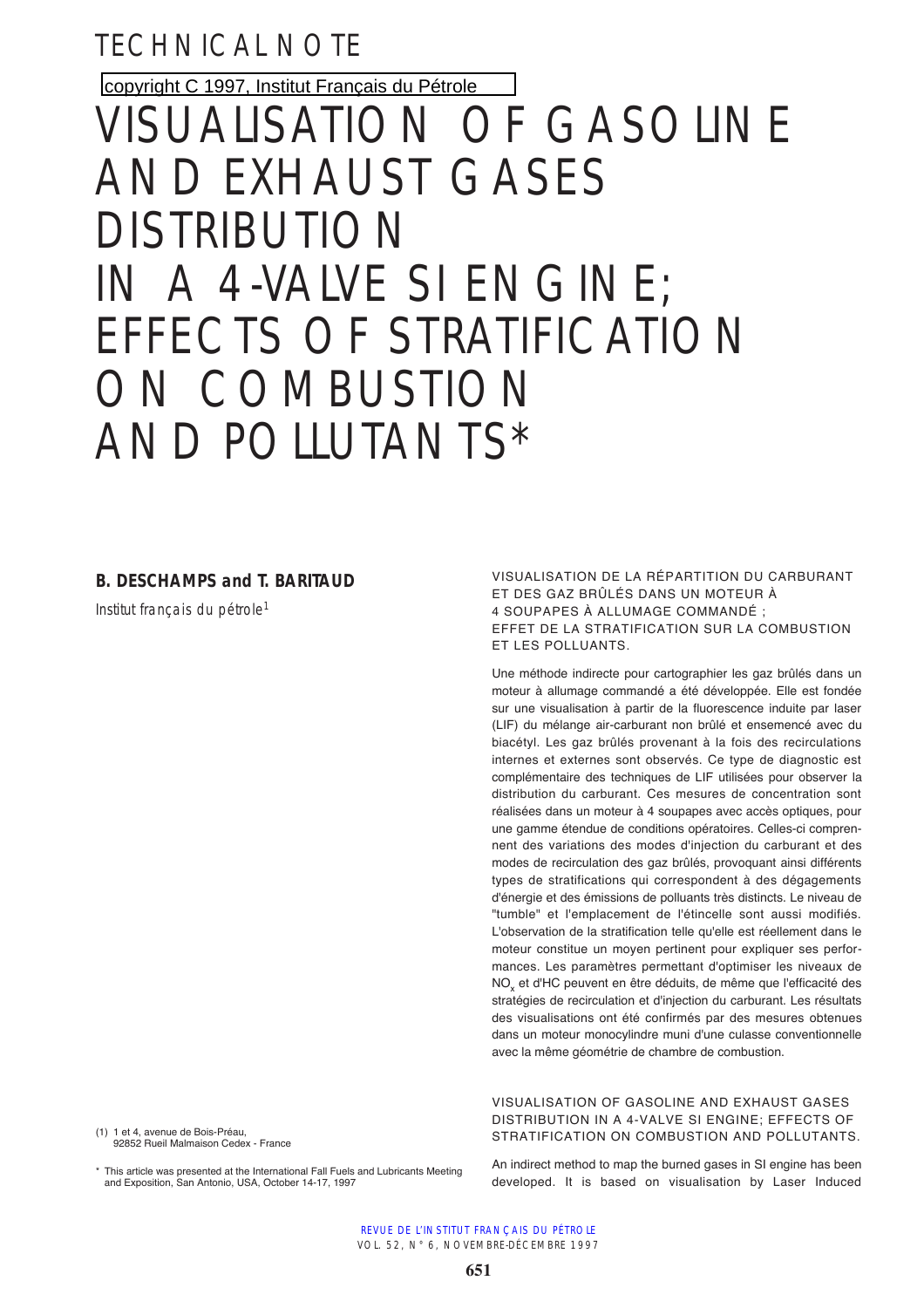Fluorescence of the unburned mixture seeded with biacetyl. Both internally and externally recirculated burned gases are monitored. This diagnostic is complementary to the LIF technique applied to measure the gasoline distribution. These LIF gasoline and burned gases measurements are applied in a 4-valve optical access SI engine for a large range of operating conditions. These include variations of both fuel injection and burned gas recirculation modes causing different types of stratification leading to very distinct heat release and exhaust emissions characteristics. Tumble level and spark location are also modified. The observation of the actual stratification in the engine forms a sound basis explanation of the engine performance. Parameters allowing an optimisation of NO<sub>x</sub> and HC levels can be inferred, and in particular the effectiveness of recirculation and fuel injection strategies. The conclusions are confirmed by measurements in a single engine cylinder conventional head with the same geometry.

## VISUALIZACIÓN DE LA DISTRIBUCIÓN DEL CARBURANTE Y DELOS GASES CONSUMIDOS POR UN MOTOR DE 4 VÁLVULAS DE ENCENDIDO CONTROLADO ; EFECTOS DE LA ESTRATIFICACIÓN SOBRE LA COMBUSTIÓN Y LAS EMISIONES CONTAMINANTES

Se ha desarrollado un método indirecto para cartografiar los gases consumidos por un motor de encendido controlado. Este método se funda en la visualización a partir de la fluorescencia inducida por láser (LIF) de la mezcla aire-carburante no consumida y sembrada con biacetil. Se han observado los gases consumidos, procedentes tanto de las recirculaciones internas y externas. Este tipo de diagnóstico es complementario de las técnicas de LIF que se emplean para observar la distribución del carburante. Estas mediciones de concentración se aplican en un motor de cuatro válvulas con accesos ópticos, y ello para una amplia gama de condiciones operatorias. Estas últimas incluyen las variaciones de los modos de inyección del carburante y de los modos de recirculación de los gases consumidos, provocando de este modo diversos tipos de estratificaciones que corresponden a desprendimientos de energía y emisiones de contaminantes de muy diversa índole. También se han modificado el nivel de "tumble" y el emplazamiento de la chispa. La observación de la estratificación tal como se produce realmente en el motor constituye un modo pertinente para explicar sus resultados prácticos. Los parámetros permiten optimizar los niveles de NO<sub>v</sub> y de HC pueden así ser debidamente deducidos, del mismo modo que la eficacia de las estrategias de recirculación y de inyección de carburante. Los resultados de las visualizaciones se han confirmado mediante mediciones obtenidas con un motor monocilíndrico provisto de una culata convencional, con la misma geometría de la cámara de combustión.

## **INTRODUCTION**

Diluting the gasoline-air mixture with burned gas is an efficient way to reduce  $NO<sub>v</sub>$  emissions level in spark-ignition [1] as well as in diesel engines. It is well known that the formation of nitric oxides is highly dependent on the flame temperature. When recirculating exhaust gases, the unburned mixture is diluted with burned gases, reducing the peak burned gas temperature and as a result the  $NO<sub>v</sub>$  formation rates. Another method is to run the engine under lean conditions. However both methods affect combustion stability, entailing the problem of irregular ignition and slower propagation which results in additional unburned hydrocarbon emissions. For both methods it is necessary to favour ignition based upon distributions of fuel and burned gases.

It has already been shown that in a 4-valve engine with a pentroof chamber, fuel stratification in the direction parallel to the top of the roof can be achieved by injecting into only one of the two intake ports [2, 3, 4]. Biacetyl-LIF combined with LDV and combustion analyses [4] showed that by coupling the effect of intense turbulence, moderate velocity at the spark and ignition on the rich side, the performance of the 4 valves engine was greatly enhanced. A strong correlation level between the local mixture composition at the spark and the duration of the early phase of combustion was found for two turbulence intensities. Also, the early heat release was favoured by enhancing turbulence. Hence, the lean operating limit of the engine could be extended. This study demonstrated the potential offered by stratifying the charge for lean combustion. Nevertheless this earlier work needed to be extended by the studying the effect of stratified gasoline on NO<sub>y</sub> and HC emissions which could be increased by the propagation of the flame toward the very lean region. The effect of residual gas distribution might be important as well [5]. Also the other known possibility for reduction of NO<sub>x</sub> emissions without altering HC needs to be investigated: Exhaust Gas Recirculation (EGR). In a lean operating engine, there is a limit to EGR beyond which the combustion process is altered and additional HC emissions and engine instability are expected. A possibility for improving tolerance to recirculation might be to stratify the engine charge in burned gases while stratifying the gasoline in the opposite way [6] and [7]. One can imagine that stratification in the burned gases might be also accomplished by recirculating a part of the exhaust gas into one of the two ports for stratifying gasoline.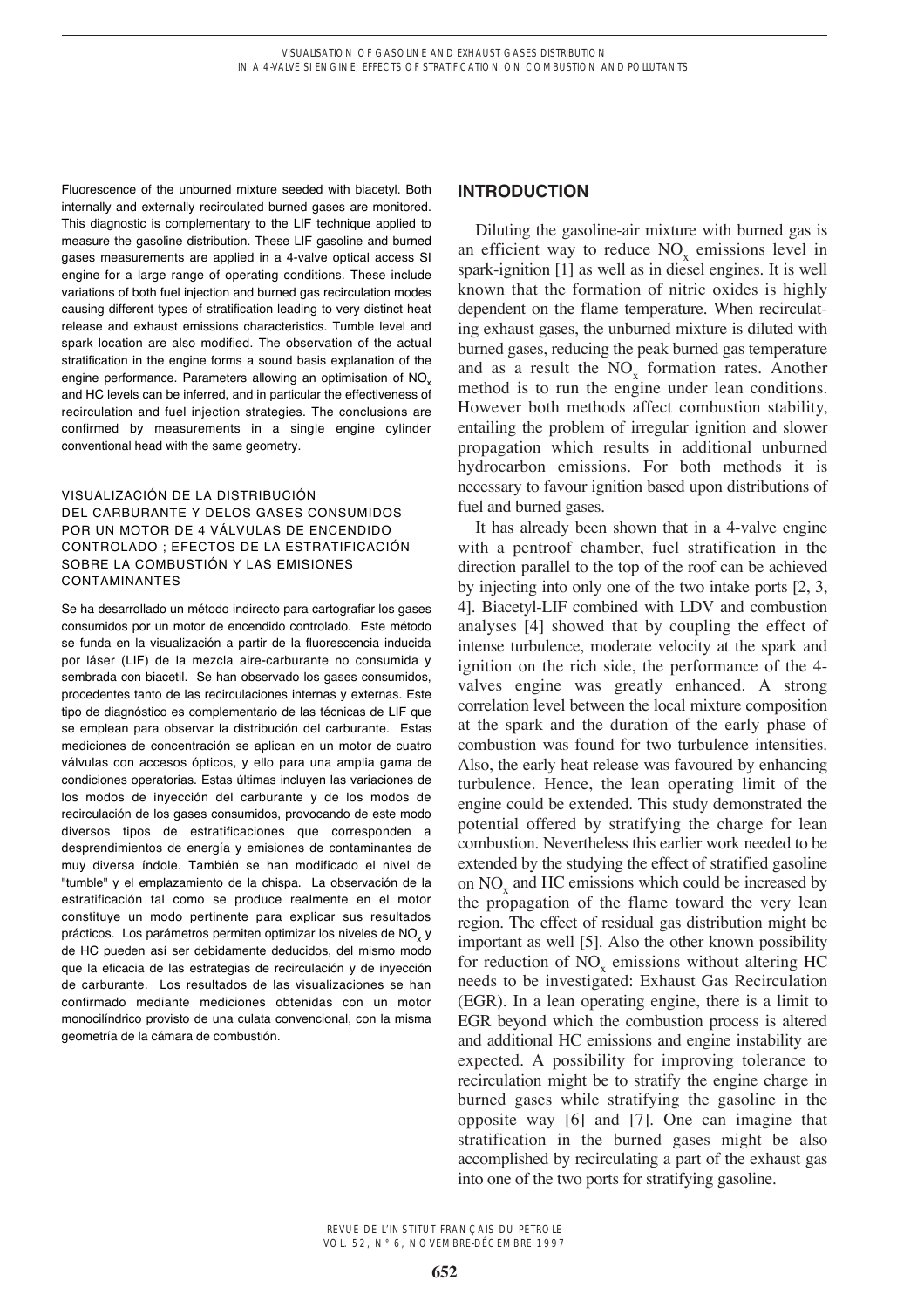This study has been conducted to associate control of gasoline distribution and burned gases distribution in order to optimise the engine performance including emissions and tolerance to recirculation. In-cylinder burned gas measurements employing laser sheet excitation require the presence of markers in the burned gases. Water and  $CO<sub>2</sub>$  are naturally present in combustion products. The concentration of burned gas has been measured locally using CARS applied to  $CO<sub>2</sub>$  [8]. Recently water has been used to visualise the residual gas by PLIF with an eximer laser as a light source [9]. We decided to visualise the unburned mixture fraction from which we deduced burned gas fraction: the concept was to visualise fuel on one side and air on the other side. The complementary image reveals the burned gas distribution. The aim of the present work is to develop an optical diagnostic able to characterise the burned gas distribution in order to test possible solutions of exhaust gas recirculation for reducing emissions without altering combustion.

## **1 RUNNING ENGINE CONDITIONS**

The test engine is a 4-valve pentroof chamber single cylinder described in earlier work1 [10] and [4]. Its geometrical characteristics are similar to the production engine, despite the presence of optical ports (Table 1). The operating speed was 1200 RPM and the volumetric efficiency in unburned mixture was regulated to 0.6. The ignition was activated 25 CAD before the top dead centre (TDC). With the convention of TDC at 360 CAD, the intake valves open at 681 CAD and close at 245 CAD. The fuel injectors were mounted in the intake ports, so they pointed directly at the back, upstream side of the valves. The timing of fuel injection and duration, ignition, and data acquisition are controlled by a computer. The synchronisation to the engine is achieved with the use of a crankshaft angle encoder. The engine is connected to an electric motor for keep the engine speed constant.

TABLE 1

Geometrical characteristics of the engine (in bold the compression ratio for the transparent engine)

| Displacement          | 441 cm3           |
|-----------------------|-------------------|
| <b>B</b> ore          | $82 \text{ mm}$   |
| Stroke                | $83.5 \text{ mm}$ |
| Compression ratio     | 9.5/8.4           |
| Rod/Half stroke ratio | 3.45              |

The geometry of the studied engine allows different possibilities for varying the flow, injection and recirculation configurations.

# **1.1 Flow configurations**

In the standard configuration, the 2 intake valves together with the pentroof combustion chamber lead to a flow pattern with a major rotating component around an axis parallel to the top of the roof (tumble  $X$ ) with significant flow motions remaining in other directions. A description of the flow field has been given by Le Coz *et al.* [10] using three-dimensional computations and measurements. Earlier work showed that the tumble component is accentuated by welding 180° shrouds on the back of the intake valves. With this configuration, the flow pattern is composed of a stronger tumble X that increases while the piston is rising until destruction into small turbulent eddies and resulting in higher turbulence level at TDC.

# **1.2 Intake configurations**

The 2 intake valves allow either homogeneous or stratified gasoline operations, depending on the injection mode (injecting into both intake ports or a single port respectively). The injection is initiated at 250 CAD and lasts 38 CAD (for dual ports injection) or 60 CAD (for single port injection) to obtain a stoichiometric mixture. A  $\lambda$ -probe in the exhaust allowed verification and adjustment of the equivalence ratio by regulation of the fuel injection duration.

## **1.3 EGR System and emission control**

A return line was welded between the tail pipe and the intake duct. For a better control of the EGR, hot exhaust gases were water-cooled before being introduced in the intake system. Thus, most of the water in the recycled exhaust gases was condensed and did not enter the combustion chamber. A thermocouple gave the temperature after the heat exchanger which was regulated to the temperature of the admitted flow (between 24° and 26°C). By cooling the exhaust gas we ensured the intake temperature was approximately constant over the set of experiments. The cooled exhaust gases were introduced either at a point upstream of the Y separation of the intake duct, or into only one intake duct. To control the EGR rate, two  $CO<sub>2</sub>$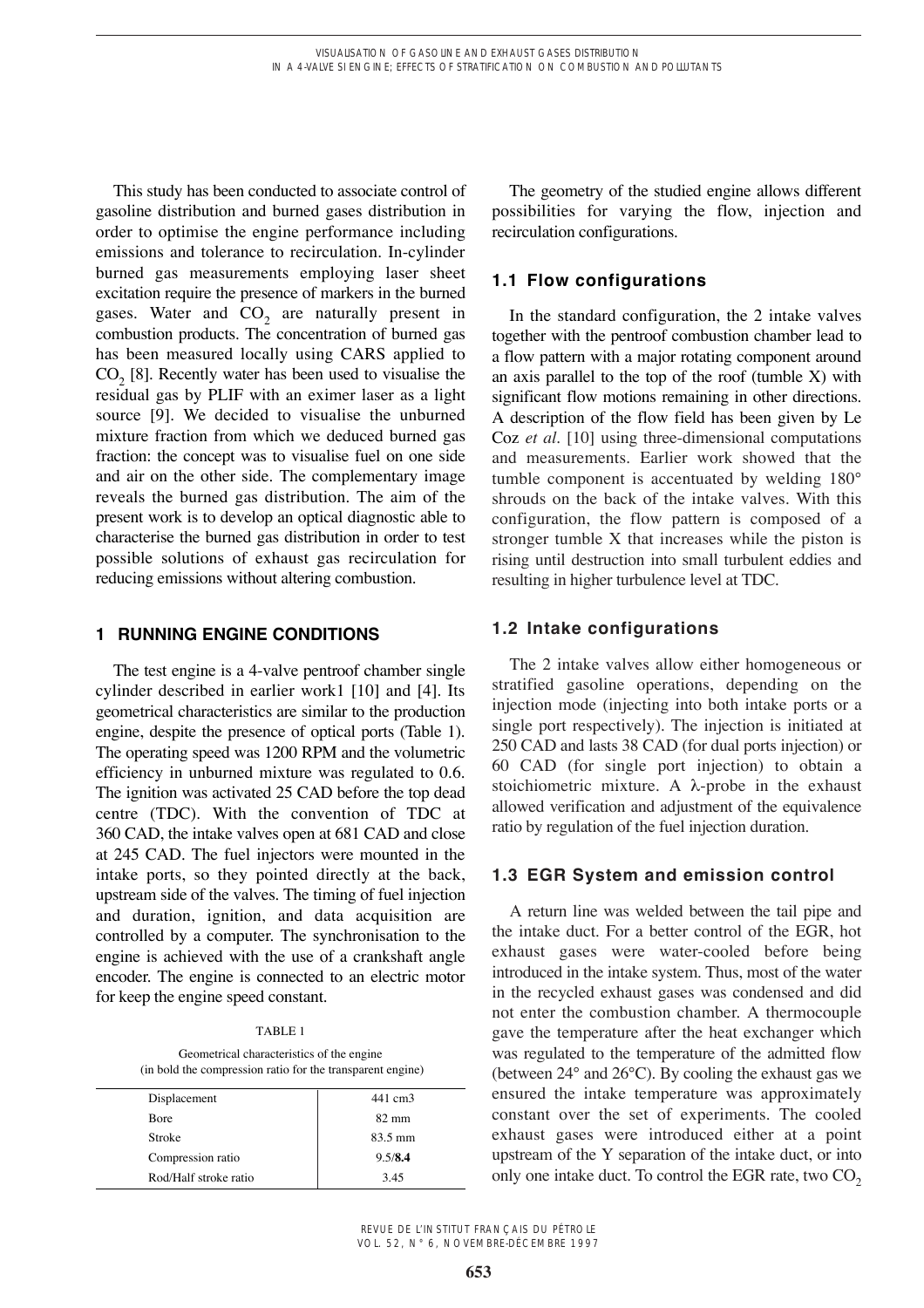concentration analysers were installed in the system. The first one measured the molecular  $CO<sub>2</sub>$  fraction in the exhaust, whereas the second one gave the  $CO<sub>2</sub>$ fraction in the intake duct.  $NO<sub>2</sub>$  and HC concentrations were also measured. Figure 1 illustrates the experimental setup for the exhaust gas recirculation and control methods.



Figure 1

Sketch of the exhaust gas recirculation system with the measuring devices.

The EGR rate is defined as the volumetric fraction of recirculated exhaust to the total intake flow. Hence we are able to determine the EGR rate as:

$$
\eta_{\text{EGR}} \approx \frac{1}{2} \frac{(\epsilon_{\text{CO}_2})_{\text{ADM}}}{(\epsilon_{\text{CO}_2})_{\text{ECH}}} \text{ or } \frac{(\epsilon_{\text{CO}_2})_{\text{ADM}}}{(\epsilon_{\text{CO}_2})_{\text{ECH}}} \tag{1}
$$

where  $(\epsilon_{\text{CO}_2})_{\text{ADM}}$  and  $(\epsilon_{\text{CO}_2})_{\text{ECH}}$  are the volumetric fraction of  $CO_2$  in the intake and the exhaust ducts respectively. When using 2 intake ducts for recirculating, the equi-distribution of  $(\epsilon_{\text{CO}_2})_{\text{ADM}}$  in two ducts was verified. The difference was less than 0.5%. The output signals of the analysers are transmitted to the test computer, which allows monitoring and regulating the EGR rate, a valve system being mounted downstream of the heat exchanger.

It is important to point out that while recirculating the exhaust gases, the mass flow rate of admitted air was kept constant since the volumetric flow of fresh air into the cylinder was regulated by sonic orifices. The volumetric efficiency defined as the ratio of the mass of admitted gases to the mass of gases that corresponds to an entire fill-up of the cylinder depends on  $h_{EGP}$ . For experiments with EGR the modified volumetric efficiency  $l_{\text{EGR}}$  can be easily related to the volumetric efficiency relative to admitted unburned mixture la and  $h_{\text{EGR}}$  as defined previously:

$$
\lambda_{\rm EGR} = \lambda_{\rm a} * \frac{1}{1 - \eta_{\rm EGR}} \tag{2}
$$

This relation was verified experimentally for  $h_{EGR}$ varying from 0 to 25%.

Note that when recirculating exhaust gases, it is the total burned gas fraction in the cylinder that acts as a dilutent. These burned gases consist in residual gases from the previous cycle and exhaust gas recirculated to the intake. Residual gases are not taken into account by  $CO<sub>2</sub>$  analysers.

## **1.4 Spark plug configurations**

To take advantage of the in-cylinder stratification, we also had to optimise the spark plug location, based on a trade off between a good initial combustion phase and the wall vicinity. When stratifying the gasoline, the spark plug and the pressure transducer locations (originally 35 mm away from the centre in a direction parallel to the roof ridge) were permuted in order to favour the ignition process. Deschamps *et al*. [4] have shown that tumble motion in the offset spark plug case is favourable for flame initiation since the low velocity  $(1 – 2 m/s)$  at the ignition angle (335 CAD) does not project the flame kernel on to the wall and since the higher but moderate turbulence levels for the strong tumble configuration also favours ignition.

## **2 NEGATIVE PLIF METHOD FOR BURNED GAS VISUALISATION**

The visualisation technique in the present study is derived from the fuel concentration method presented in previous work and is based on planar laser induced fluorescence of biacetyl [11]. A frequency tripled YAG laser sheet (355 nm) 25 mm wide is introduced in the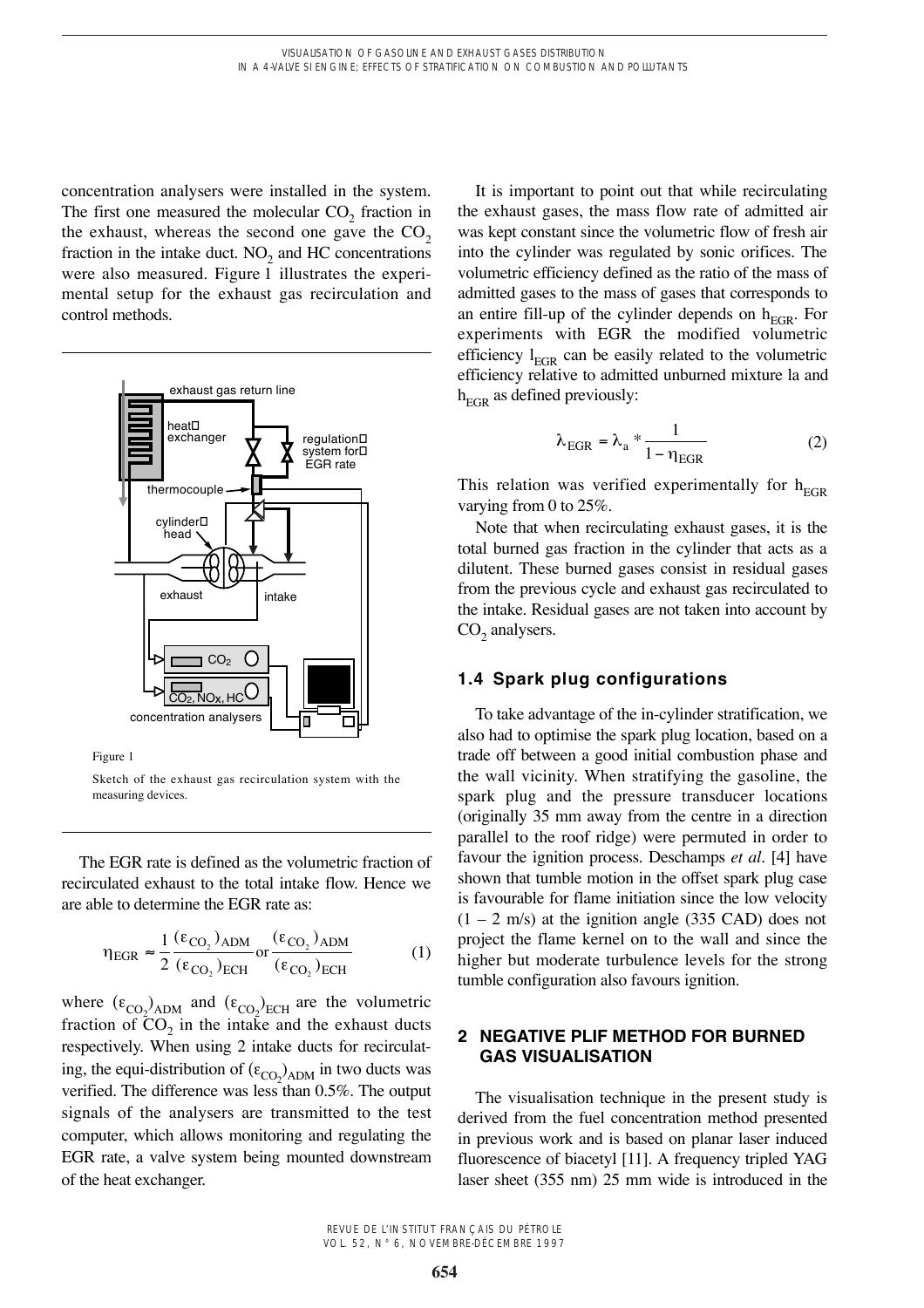combustion chamber in the direction of the pentroof ridge 4 mm below the spark plug. The air is seeded with biacetyl which fluoresces when excited with the YAG laser. The biacetyl burns so that no fluorescence can be observed in the burned gas. During the low pressure part of the cycle, a fraction of the burned gases remains in the combustion chamber. After the intake phase the mixture in the engine is composed of unburned gases seeded with biacetyl and residual burned gases without biacetyl. The locations where the intensity is lower reveal the presence of residual gas. A camera collects the fluorescence image through a quartz piston via a 45° inclined mirror placed underneath the combustion chamber (Fig. 2). The image is a 21 x 53.5 mm rectangle digitised to 112 x 240 pixels. Image calibration is achieved using the fluorescence image of a homogeneous mixture seeded at the same rate during a cycle with no residual gas (reference image). Using reference images, unburned mixture images and background images, the averaged unburned mixture image is divided by the average reference image after correction from the background, gain of the camera and laser intensity. The division by the reference also corrects for spatial imperfection of the laser profile and camera distortions. The burned gas image is finally obtained by subtraction from unity (justifying the "negative PLIF" designation).

The accuracy of this method strongly depends on a good choice for the reference as well as the quality of the seeding system. To guarantee of a homogeneous distribution of the biacetyl in the intake air, a part of the air was diverted through a biacetyl seeding system. The seeded air (approximately 1.5% biacetyl) was introduced far upstream of the intake valves insuring a homogeneous distribution of the biacetyl in the intake air. We verified the perfect spatial homogeneity. Since the seeding system worked on a carburetor basis, the quantity of biacetyl in the air depended on the air pressure in the seeding vessel and thereby on the pressure in the intake system. The intake pressure was monitored so that the pressure in the biacetyl vessel was the same for the reference images and the images containing residual gas.

The negative PLIF method was applied, with normal operation or with skip firing, with propane or iso-octane as a fuel, and with or without EGR.

When running the engine normally the reference was acquired before and after cycles with residuals. An example with propane as a fuel is given on Figure 3.





Engine description.



Figure 3

Mean intensity in the image versus cycles corresponding to a percentage for the calculated residual fraction (110 mbar pressure blockage, normal firing).

For this condition an exhaust blockage was applied to enhance residual gas concentration. 90 reference images (high signal) were acquired before and after 180 images with residuals (lower signal). The images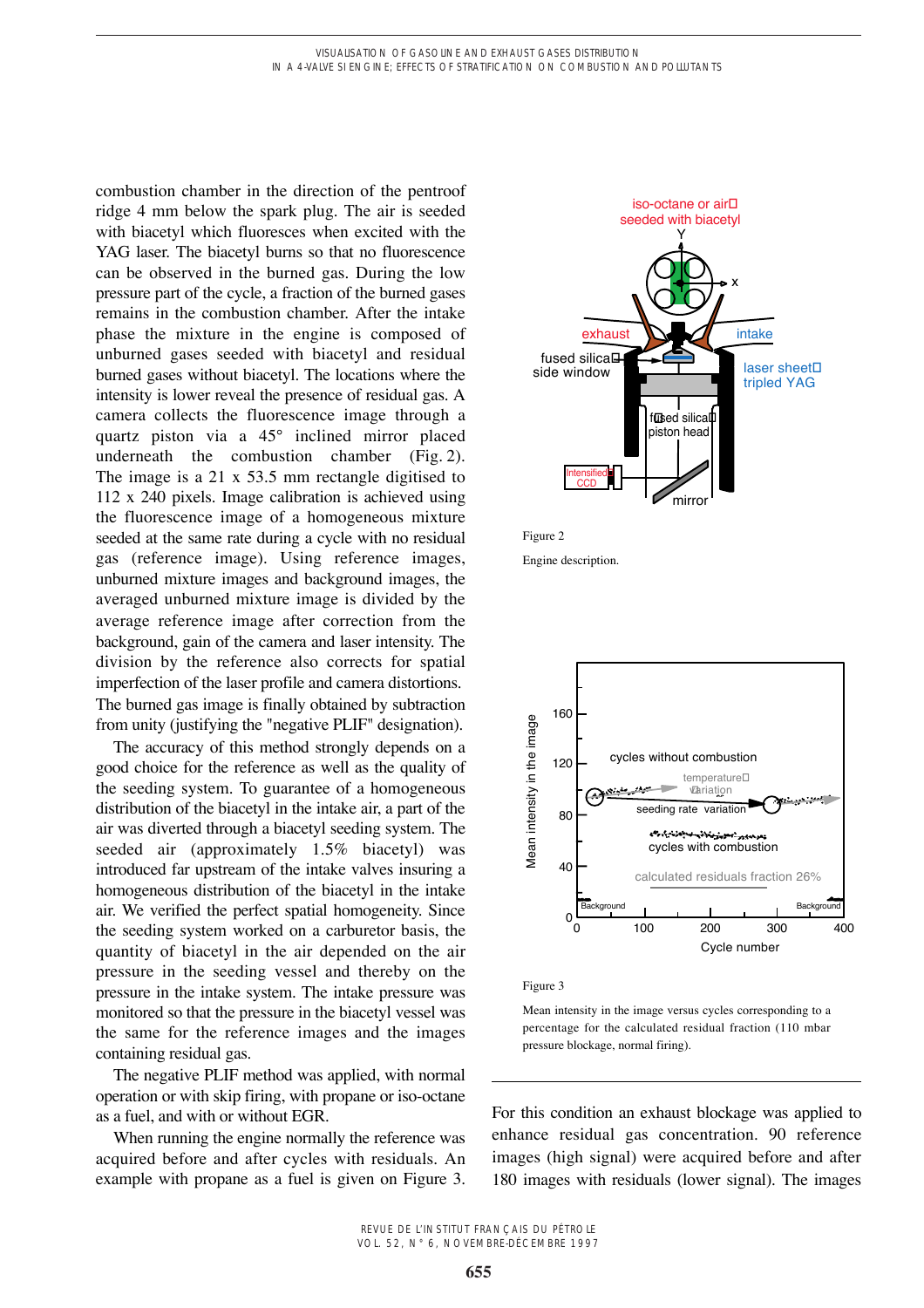are acquired 2 CAD prior to the spark activation angle. During the acquisition of images, the engine is not fired and temperature decreases. This results in an increasing fluorescence signal as shown in Figure 3 (as fluorescence intensity increases when temperature decreases). The fluorescence intensity for images acquired with residuals (cycle with combustion) decreases slightly due to biacetyl level variations in the seeder. As can be seen, the seeding rate variation between the two sets of reference images follows the same slope as for images acquired with residuals. As the seeding rate decreases constantly over time (less than 10 units of intensity for 1000 cycles) it is easily corrected. Only the first few images of each reference acquisition set are taken into account for the averaged reference (to avoid the temperature problem). The residuals fraction is calculated using the averaged reference image and reported constant on the figure  $(26\%)$ .

Under skip firing operating conditions (1/5), the images containing reference information and residuals are successively at the same crank angle. Then 3 cycles followed with no combustion. The Figure 4 shows alternatively the mean intensity in the reference image (grey squares) and in the image with residuals (black points) versus the cycle number. The individual reference image preceding the image with residuals is used to calculate the absolute residual gases rate (lower black crosses). Only a small variation of 0.5% is noticed, which corresponds to a relative error of 3%.

An exhaust blockage pressure was applied to test the sensitivity of the method in both operating conditions (for propane as fuel). In Figure 5, one can see that the residual gas fraction increases with exhaust pressure, which is quite consistent, and more residual gas are detected with normal firing. Under skip firing conditions at 80 mbar two acquisition sequences lead to residual gas rate of 19.6% and 19.4% respectively. At 110 mbar 21.0% and 21.2% values were measured. This shows a good relative repeatability of the measurements.

When iso-octane is used as fuel, measurement of the mean burned gas distribution also requires the knowledge of the mean fuel concentration in addition to the mean air concentration. The acquisition consists of recording a block of images for fuel distribution measurements (seeding the fuel with biacetyl, not the air) and a block of images for air distribution (seeding the air only with the same amount of biacetyl as for the reference). In each record 60 images of background



Figure 4

Mean intensity in the image versus cycles corresponding to a percentage for the calculated residual fraction (with no exhaust blockage (skip firing 1/5).



Exhaust blockage pressure effect on residual gas fraction (● skip firing, normal firing, enhanced tumble, volumetric efficiency 0.3,  $\phi = 1$ ).

(no biacetyl) and 60 reference images (no combustion, air seeded with biacetyl) are acquired. For each record, corrections for laser intensity and gain of the camera are applied. Then the average of background images, reference images and iso-octane or air images are obtained. Subtracting the background images and dividing by the reference image lead to the final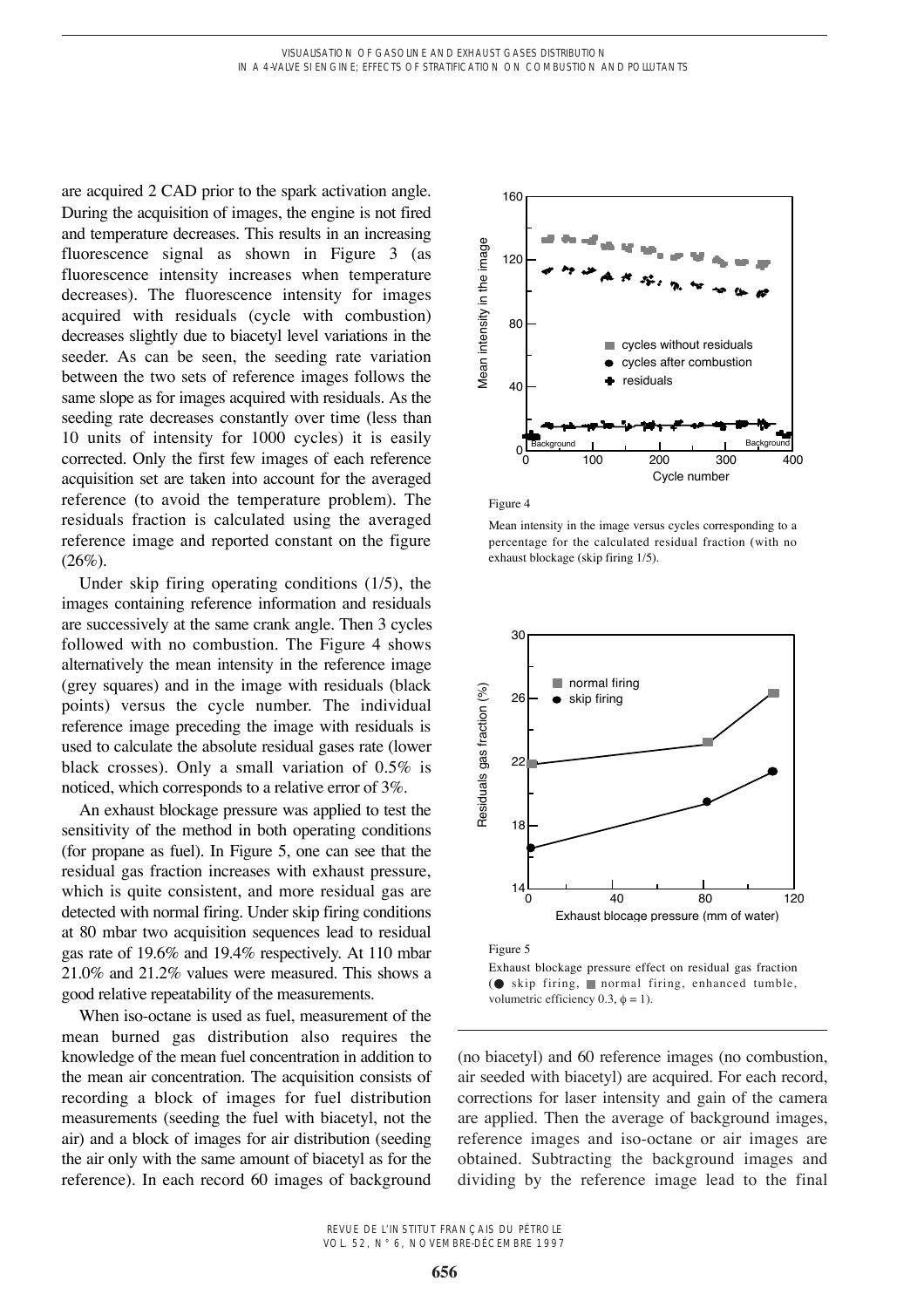concentration image of fuel or air. The obtained fuel concentration is normalised by setting the mean intensity equal to the concentration given by the lambda probe.

At the equivalence ratio  $\phi$ , vaporised iso-octane represents  $0.0172 \phi$  liters. When a volume of air is admitted,  $0.0172 \phi$  volume of iso-octane is injected. So the concentration of burned gas is given by the following equation:

 $[BG]_{xy} = 1 - C_{air} [air]_{xy}^{norm} - 0.0172 \phi C_{air} [fuel]_{xy}^{norm}$  (3)  $C_{\text{air}}$  represents the mean air fraction in the image  $[air]_{xy}^{norm}$  the normalised distribution of air

[fuel] $_{xy}^{\text{norm}}$  the normalised distribution of iso-octane

 $\phi$  is the equivalence ratio measured with the  $\lambda$  – probe.

Under EGR conditions (example on Figure 6), some cares must be taken regarding the reference image quality (related to seeding rate).

In the case of visualisation of residual gas without external recirculation, it is assumed that the burned gas in the real charge images is replaced by biacetyl seeded air in the reference images, so that the division of the two mean images gives the mean air fractions. This is not true when the exhaust gases are recirculated since the mass of gas in the combustion chamber is increased.



Figure 6

Mean burned gas fraction versus cycles with 15% EGR (on black corrected images, on grey reference images intensity after correction of decreasing signal). Mean intensity corresponds to a percentage for the calculated residual fraction.

Also, as the recirculated exhaust gases increase the pressure in the intake system, the seeding rate for the EGR images is reduced compared to the corrected reference images which are acquired for a lower  $l_a = 0.6$ . For this reason, the admitted air flow rate for the reference images is adjusted, so that the volumetric efficiency  $l_a$  corresponds to  $l_{\text{EGR}}$  according to Equation (2). It is verified that by adjusting la to the appropriate value, the admitted pressure increased to the pressure measured with EGR so the seeding rate is also appropriate.

As long as the slope of the straight line, which connects the first set of reference images with the second one, corresponds to the decrease in intensity signal for the burned gas images, the mean image of the two reference image sets will give a mean reference image for the total of the burned gas images for quantification purposes. When running the engine with EGR, between 2 and 6 minutes passes between the acquisition of the reference images and the burned gas images to regulate the EGR rate. During this time the level in the biacetyl tank decreases reducing the seeding rate. To account for that, we have measured the time between the acquisition of the different image sets, i.e. first set of reference images —burned gas images second set of reference images. Subsequently the decrease in intensity signal with time was calculated in the image treatment from the burned gas images, for which we have also measured the acquisition time. The decrease in signal intensity between the acquisition of the different sets could then be calculated and correspondingly be added or subtracted from the reference image sets. This is shown in Figure 6, where a representative experiment with EGR is illustrated. As can be seen, this correction method improved the reliability of the measuring method.

Thus we have an optical diagnostic available for burned gas as well as iso-octane mean distribution studies. However, it is not possible to dissociate residual gas from recirculated exhaust gas or to evaluate a single cycle burned gas distribution. Also it is quite difficult to quantify the accuracy of the presented technique. Nevertheless, the measurements for the distribution of residual gases were repeatable. For experiments with EGR it turned out that the dependence of the seeding system on the operating conditions presented a problem which was rectified by acquisition procedures.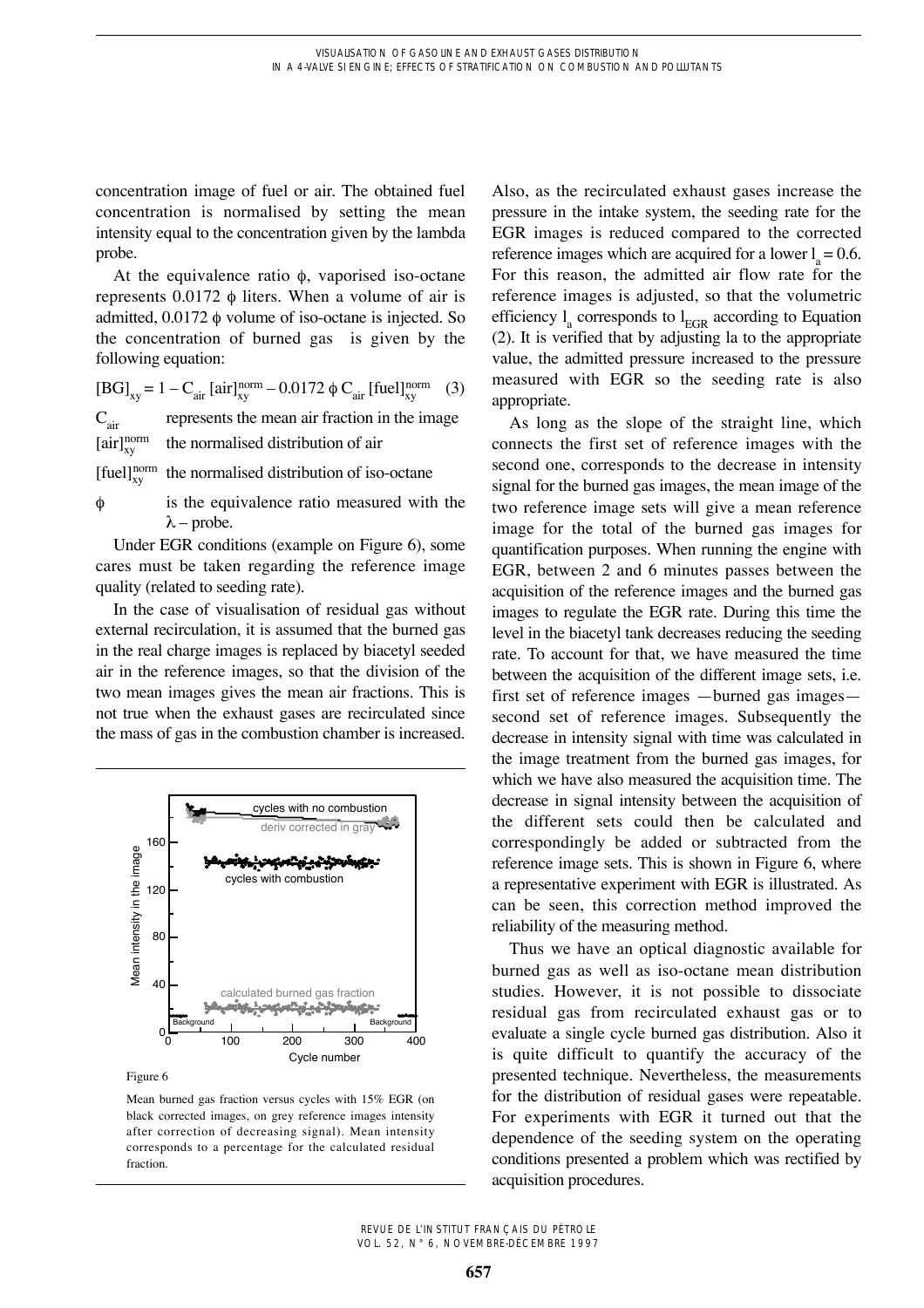## **3 RESULTS**

## **3.1 Residual gas**

As measured and described by Galliot *et al.* [5], the amount of residual gas in the cylinder depends on the exhaust and intake processes. In naturally aspirated engines, when the intake valve opens, there is a blowdown of the burned gas into the intake port, which goes back into the cylinder later on during the intake process. During the valve overlap period, there is also a reverse flow of the burned gas from the exhaust ports into the cylinder. The amount of residual gas trapped in the cylinder therefore decreases with increasing intake pressure. With the presented technique a series of engine operating points with propane or iso-octane injection in the two intake ducts were performed. The image acquisition angle was constantly 333°CA. Different parameters which influence residual gas concentration were investigated: fuel, injection configuration, flow, volumetric efficiency, and spark plug location.

## **3.2 Influence of fuel: propane/iso-octane**

Residual gas distributions obtained by running the engine with propane or iso-octane for the reference with a central spark plug and a volumetric efficiency  $l<sub>a</sub>$  of 0.6 are given in Figure 7. The average residual gas fraction for propane  $(12.3\%)$  is lower than for iso-octane  $(14.3\%)$ octane (14.3%). This is explained by the fact that the combustion process of propane and iso-octane are different. This influences the pressure in the intake system and thus the mean residual gas fraction. In both cases the residual gases are concentrated in the middle and, particularly for the iso-octane case, on the intake side. This distribution can be explained by the large tumbling motion on the exhaust side of the combustion chamber, being responsible for a good mixing process between the residual gases and the intake air, and the small vortex on the top of the intake side, which on the contrary makes the mixing of the residual gases with fresh air more difficult. In previous work [4] it was also remarked that the mixing of fuel with air was more difficult in the middle of the chamber. This can explain that the distribution of residual gases for an engine operating with propane is flatter than for iso-octane since propane/air mixing is perfectly homogeneous.

To summarise flow and fuel distributions appear to be important parameters for residual gas distribution.

## **3.3 Effect of iso-octane distribution on residual gas**

Figure 8 confirms the effect of fuel distribution on residual gas. The normalised fuel distribution is reported on the top of the figure for injecting through 1 or 2 intake ducts and the corresponding residual gas profiles plotted on the bottom show opposite trends. A stratification in fuel of 20% produces a reverse stratification of residual gas of 10%.



Figure 7

Residual gas distribution for: propane (left) and iso-octane (right) for a central position of the spark plug and a volumetric efficiency  $\lambda_a = 0.6$ . Intake is on the right on the image



#### Figure 8

Residual gas distribution (injection for 1 or 2 intake ducts).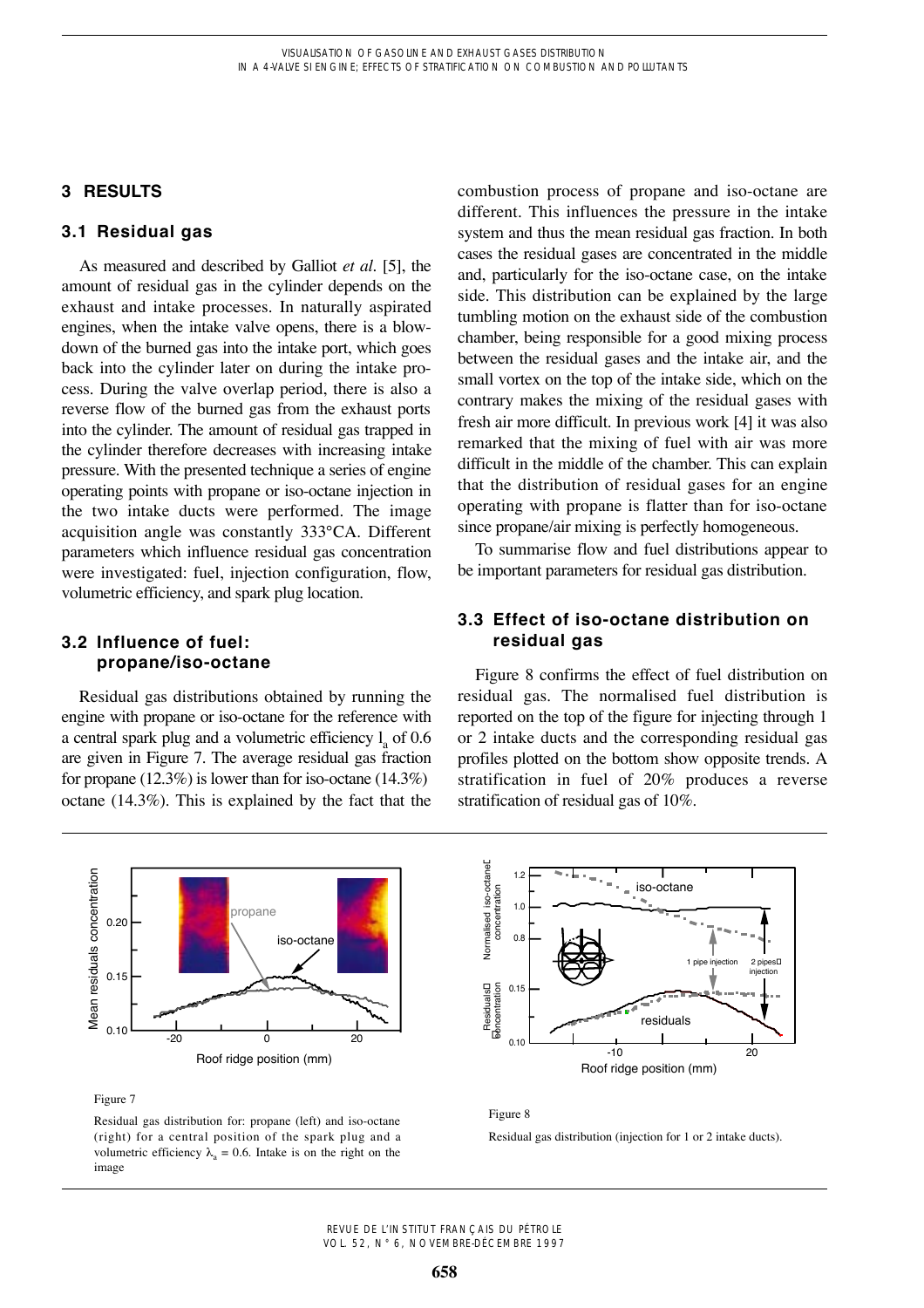## **3.4 Effect of enhanced tumble on residual gas**

The residual gas distribution results from its motion from intake to compression. It is interesting to visualise their organisation during these phases in standard and enhanced tumble configuration. This experiment was made with propane to avoid fuel distribution effects. Figure 9 shows burned gas distribution during intake stroke (standard on top/enhanced tumble on bottom). Images are normalised by their mean intensity for gradients to be enhanced. One can see the unburned mixture (blue) entering the cylinder between the 2 intake ducts located on the right and mixing with residual gas from the beginning of the intake process to the BDC. The highest velocity in the tumbling direction is between the 2 intake valves. One can notice that the mixing between unburned mixture and residual gas is more difficult in the roof ridge direction for the enhanced tumble case. This is due to the large velocity in the perpendicular direction for this condition. However, during the compression stroke the increased turbulence induced by the destruction of the tumble leads to increased mixing of residual gas in the roof ridge direction.

Figure 10 depicts the mean, minimum and maximum burned gas fraction in the image during the intake and compression stroke for both configuration. This figure shows the difference in mixing of residual gas with air



Burned gas distribution during intake stroke (standard on top/enhanced tumble on bottom).



Burned gas fraction during intake and compression stroke (standard/enhanced tumble).

between the two flow configurations. For the reference case, the minimum, maximum and mean burned gas fraction strongly decrease as soon as the intake valves open. At 190 CAD unburned gases have filled the cylinder, burned gas remains around intake valves because of the tumble dragging the residual gas which were near the bottom of the intake part of the combustion chamber. The velocity level is lower because of the reverse motion of the piston. No more unburned gas will be admitted, the piston rises and one can see the burned gas fraction level fluctuating as it is carried along by the flow. In the enhanced tumble case, the maximum remains at 100% during 30 CAD while it has already decreased by 71% in the standard case. Also the minimum and mean burned gas fraction (in the image) is higher than for the standard case. This is explained by a more directed flow field in the tumble case. When the piston rises, the burned gas globally increases showing that during the intake process, burned gas had accumulated in the bottom of the cylinder. An oscillating phenomena appears with a period of 70 CAD. A simple calculation based on the time it take to a fluid particle to run over a diameter about half of the stroke determined a mean tumble velocity of about 13 m/s (also measured by LDV during the compression stroke).

The experiments was performed with iso-octane (at 333 CAD) and residual profiles in the roof direction were compared for standard and enhanced tumble configurations on Figure 11. One can see that for the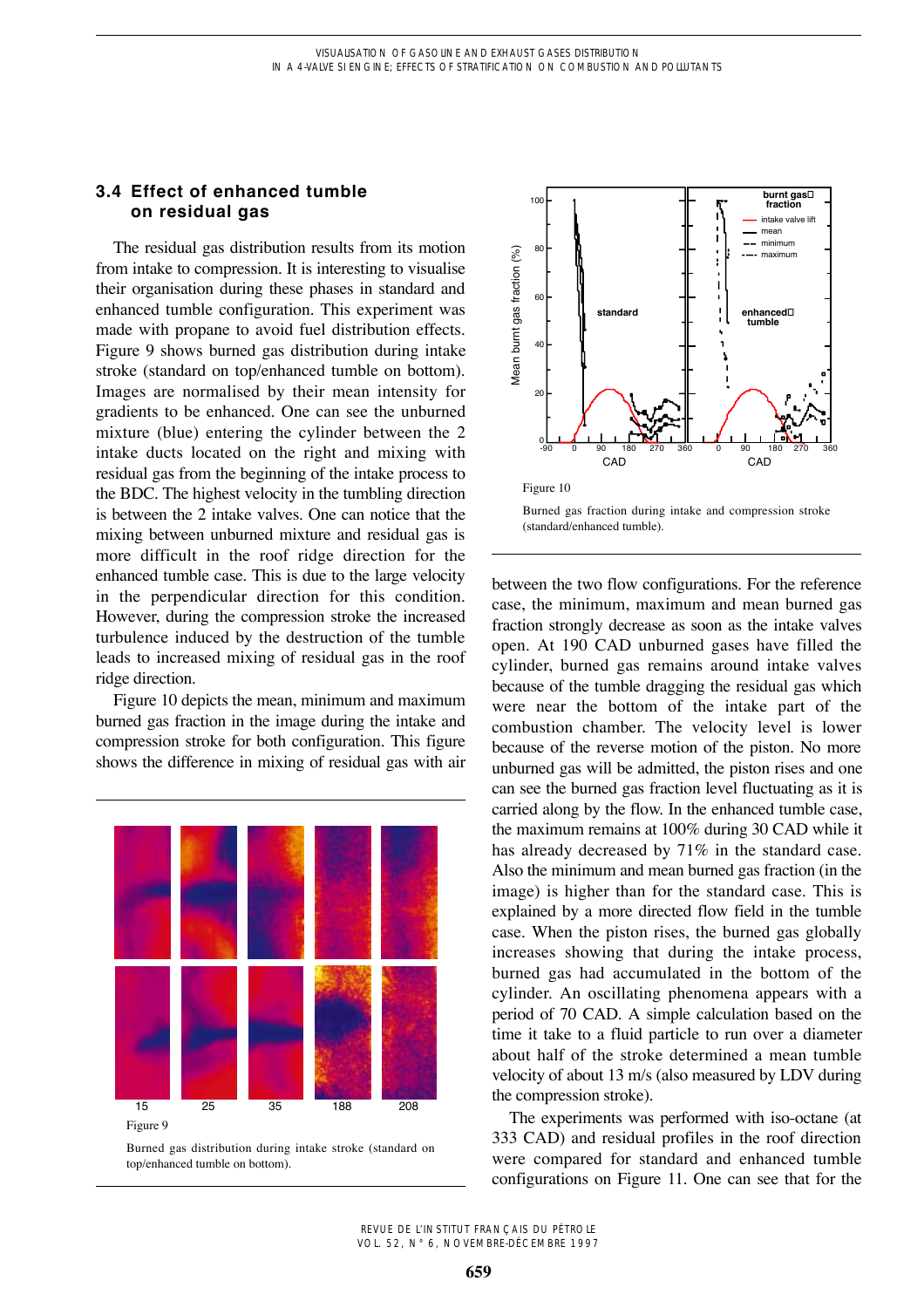enhanced tumble case, the residual gases are more homogeneous because the turbulence is higher. The residual gases are also less concentrated due to the periodic phenomena of tumble or to the better combustion which leads to more pressure in the intake ducts.

## **3.5 Effect of spark plug location**

When igniting the mixture at a position near the chamber wall, the residual gas distribution does not change significantly. As can be seen in Figure 12 where the residual gas concentration images for a central and an offset position of the spark plug with a volumetric efficiency of 0.60 are compared. The main fraction of the residual gas is again located in the centre and on the intake side.



Residual gas distribution with central spark plug. Standard or

Figure 11

high tumble conditions.

Mean residuals concentration  $0.1$ Mean residuals concentration 0.10 **12.4% 14.4%** central offset spark spark plug í 0.05 plug l 0.00 -20 0 20 Roof ridge position (mm)

Figure 12

Distribution of residual gas for a volumetric efficiency  $\lambda_{\alpha} = 0.60$ ; offset spark plug on the left, centred on the right.

However, regarding the profiles, we see that for an offset position of the spark plug the distribution of residual gases is more even, and the average fraction is lower: 12.5% with regard to 14.3% for a central position. A partial explanation to this might be that the engine pressure during the outlet process, which proportionally influences the scavenging of the cylinder, was slightly higher for the offset position, as could be verified by the acquired pressure data.

## **3.6 Effect of volumetric efficiency on residual gas**

By varying the volumetric efficiency, the residual gas distribution field for iso-octane changes significantly, as can be seen in Figure 13 for the standard configuration. For higher volumetric efficiency the main fraction of residual gases is still concentrated in a corridor between the exhaust and the intake side but clearly more towards the upper part of the image. This higher agglomeration of residual gases in one part of the imaged region might be explained by the increasing flow velocity, and gas density with increasing volumetric efficiency, which enhance a possible unsymmetrical in the velocity field. Le Coz *et al.* [10] and Deschamps *et al*. [4] have shown that the velocity field in the combustion chamber, due to marginal differences in the two intake ports, is far from being perfectly symmetrical. Table 2 shows that the average residual gas concentration decreases with increasing volumetric efficiency. This is due to the increase in pressure in the intake ducts for larger charges. Also one can see the combined influence of the volumetric efficiency and spark plug location which increases either intake or exhaust pressure.



Figure 13

Residual gas distribution for different volumetric efficiencies  $\lambda$  and a central position of the spark plug.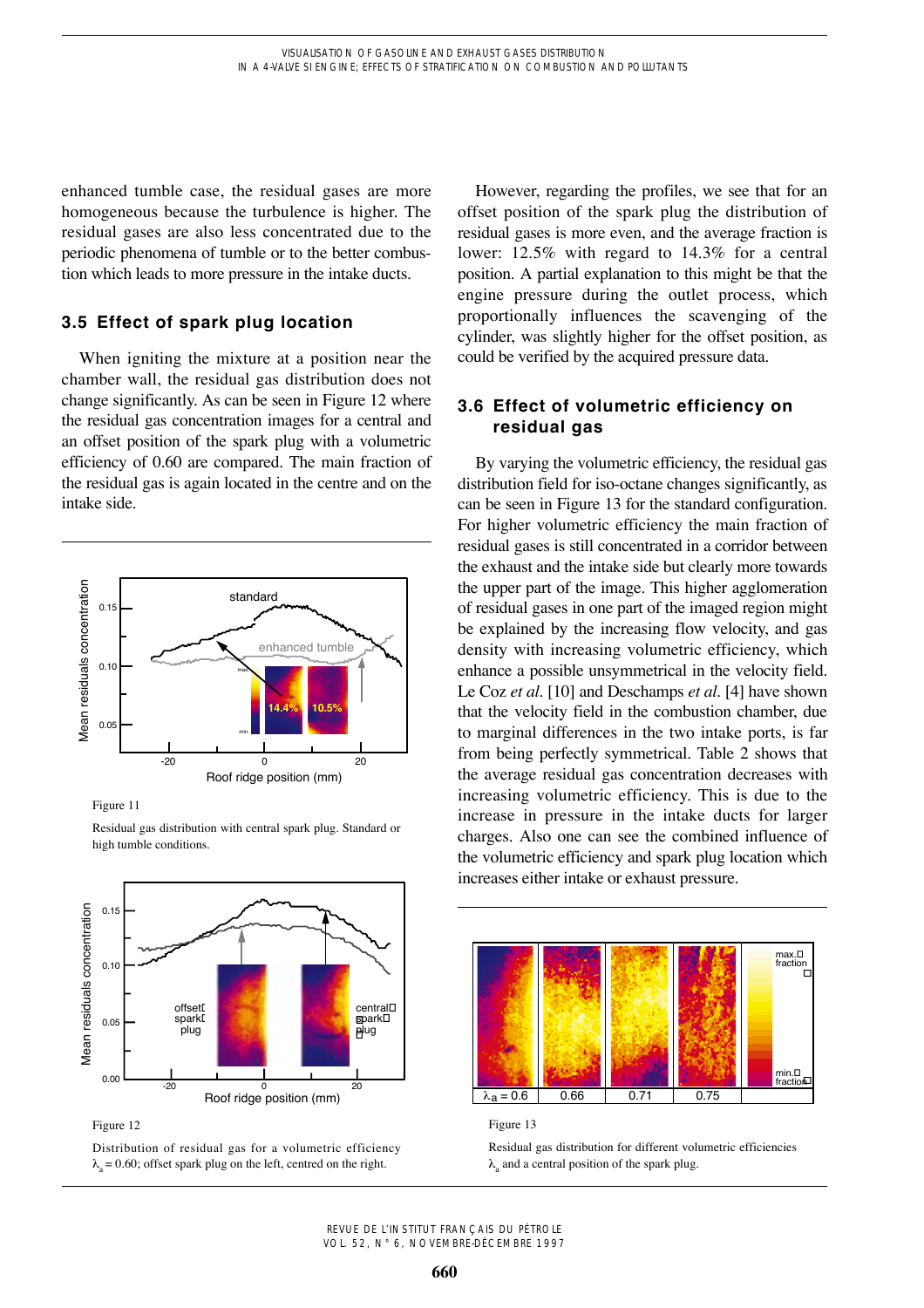For  $\lambda_a = 0.6$  less residual gases are present due to a larger exhaust pressure as already suggested. At higher volumetric efficiency, the offset spark plug leads to higher residual gas concentrations than in the central spark plug case.

### TABLE 2

Variation of residual gas concentration with volumetric efficiency. Spark plug location effect

| $\mathbf{I}_a$ | Offset spark plug $(\%)$ | Centred spark plug $(\%)$ |
|----------------|--------------------------|---------------------------|
| 0.30           | 26.9                     |                           |
| 0.50           | 13.4                     |                           |
| 0.60           | 12.4                     | 14.4                      |
| 0.67           | 11.7                     | 7.6                       |
| 0.71           | 9.8                      | 5.4                       |
| 0.75           | 9.9                      | 3.9                       |

The investigation of the residual gas visualisation has demonstrated that fuel distribution, flow, spark plug location and volumetric efficiency have important influences on their distribution. Residual gas concentration is a result of a complex combination of intake and exhaust pressure, flow motion and combustion processes. We verified that the amount of residual gases in the combustion chamber decreases for configurations which increase intake pressure or decrease exhaust pressure: volumetric efficiency influences intake pressure. The spark plug location influences the combustion process then the exhaust pressure, especially at high charge. Also it was found that the flow motion is responsible for the residual concentration at spark timing, especially when the tumble is enhanced as residual gas is trapped in the tumbling movement. Finally, residual gas distribution seems difficult to control because of the complex interaction between parameters. A solution would be to minimise residual gases and replace them by recirculated exhaust.

## **4 EXTERNAL EXHAUST GAS RECIRCULATION**

The burned gas distribution is now composed of residual gases and recirculated exhaust gases, admitted with the fresh air.

## **4.1 Injection by two ducts**

In a first approach fuel was injected by two ducts to study possibilities of stratifying burned gases by changing EGR configuration. EGR was introduced through two ducts with rates of 7.5 and 15%, or one duct with a rate of 15%. Burned gas concentration profiles in the roof ridge direction for the different EGR rates and configurations have been compared with residual gas (reference conditions) on Figure 14. When EGR is introduced through two ducts the distribution of burned gas is relatively equivalent to residual gas distribution (0% EGR) but the mean concentration in the image increases when the EGR rises and is always greater than the EGR rate measured by CO<sub>2</sub> analysers. This difference is due to residual gas presence. One can see that when recirculating exhaust gas through one duct, burned gases are stratified with a variation of 21% in the roof ridge direction. The steepest slope is encountered in the middle of the imaged plane. This corresponds to observations made by Deschamps *et al*. [4] for a horizontal fuel stratification with the same engine and flow configuration and in the same image plane.

We now know that it is possible to obtain homogeneous or stratified burned gas distribution whether the exhaust gases are recycled through two or only one duct respectively. We would like to study now the possibility of enhancing the stratification factor.

Figure 15 describes the burned gas distribution for different EGR rates (10.15 and 20%) introduced through both intake ducts. Figure 16 shows the effect of EGR rate on burned gas concentration profiles for both





Burned gas concentration profiles for different EGR rates and configurations to be compared with residuals (standard conditions).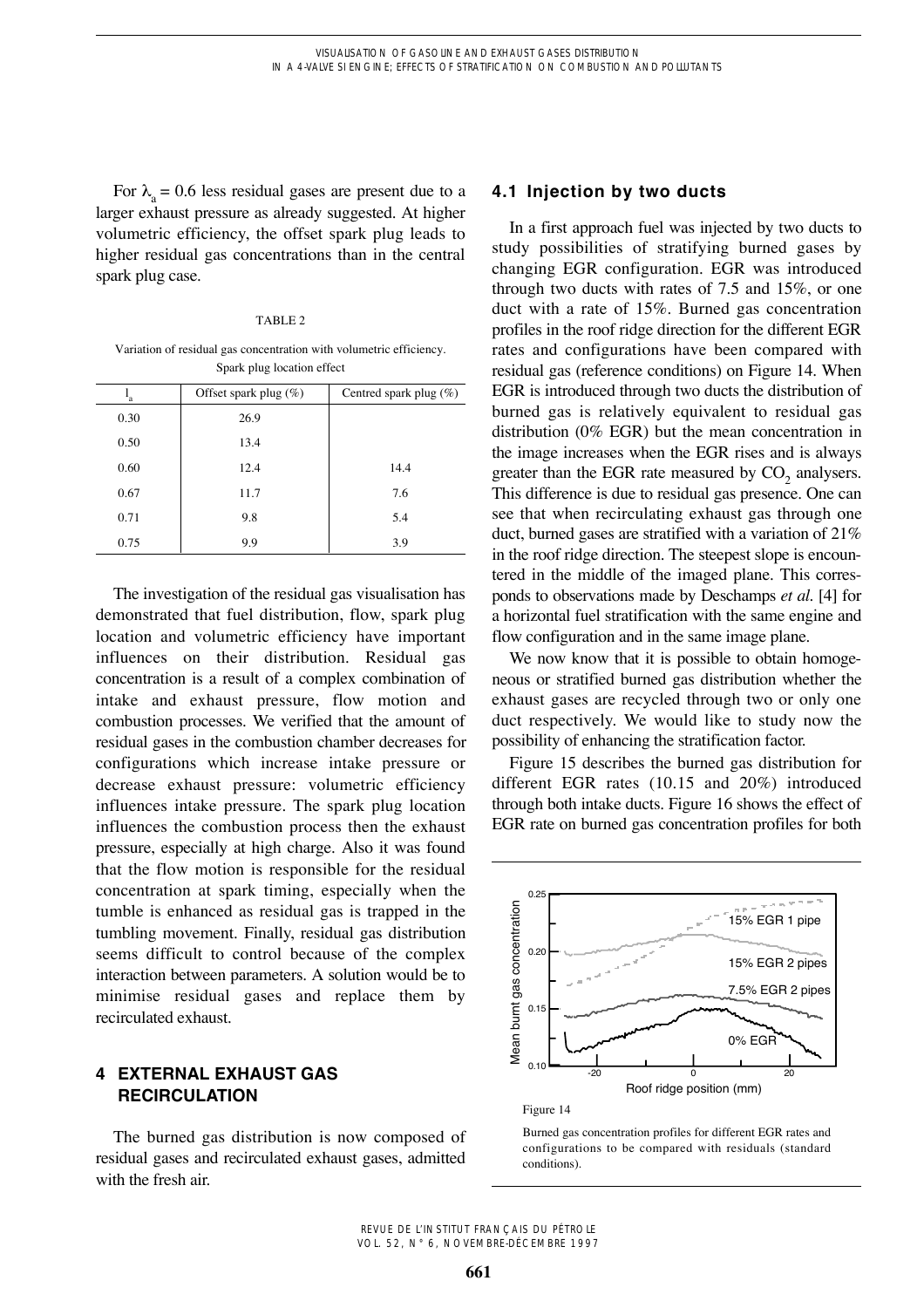

Figure 15

Burned gas concentration distribution for different EGR rates and configurations to be compared with residuals (standard conditions).

EGR configurations (reference conditions) and the effect of spark plug location on burned gas stratification. Figure 16a and 16a' show evidence that the burned gas distribution becomes more homogeneous when recirculating exhaust gas by both intake conducts. Note that the larger amount of burned gases is concentrated towards the side for which we have verified a higher agglomeration of residual gases.

When recirculating EGR through one duct, for a central position of the spark plug (Fig. 16b and 16b'), each of the three EGR rates leads to a clear stratification. The highest concentrations for all three EGR rates are not encountered at the upper end of the imaged region, but rather at a location, which corresponds to  $+15$  mm on our scale. This is more pronounced for the lowest EGR rate where residual gas concentrations are at their highest percentage at this location. For 15% and 20% EGR rates the stratification decreases because the contribution of residual gas decreases considerably (see Table 2 for corresponding  $l_{\rm EGR}$  (0.60; 0.667; 0.706; 0.750) to  $h_{\rm EGR}$  (0, 10, 15 and 20%). The stratification, which was about 27% for EGR rate 10% leads to 20% for 15% and 20% EGR.

For an offset spark plug residual gases were more homogeneous and less decreased at high volumetric efficiencies (corresponding to EGR rate, on Table 2). Burned gas stratification seems to increase with increasing EGR rates. For 10%, 15% and 20% EGR rates the stratification factor is 12.5%, 15% and 22%. The greatest slopes are again encountered in the middle of the imaged planes, but they are less steep compared to Figure 16b. The highest concentrations are encountered on the side of recirculating. The difference in the profiles for a central and an offset spark plug



Burned gas concentration profiles for different EGR rates and configurations to be compared with residuals (standard conditions).

position are mainly due to differences in residual gas distribution. This difference vanishes when the EGR rate increases.

In fact while recirculating more exhaust gases, the contribution from residual gases decreases. This is consistent with getting a more homogeneous distribution of burned gas when recirculating through both intake ducts. Also one can compare the mean burned gas fraction in Figures 16 a, b and c and conclude that when recirculating, regardless of the configuration, as the EGR rate is increased the less variation there is in the mean burned gas fraction.

The residual gas contribution for an offset spark plug and different EGR rates through one duct are is presented in Figure 17. This figure compares the mean burned gas concentration measured in the image (1) to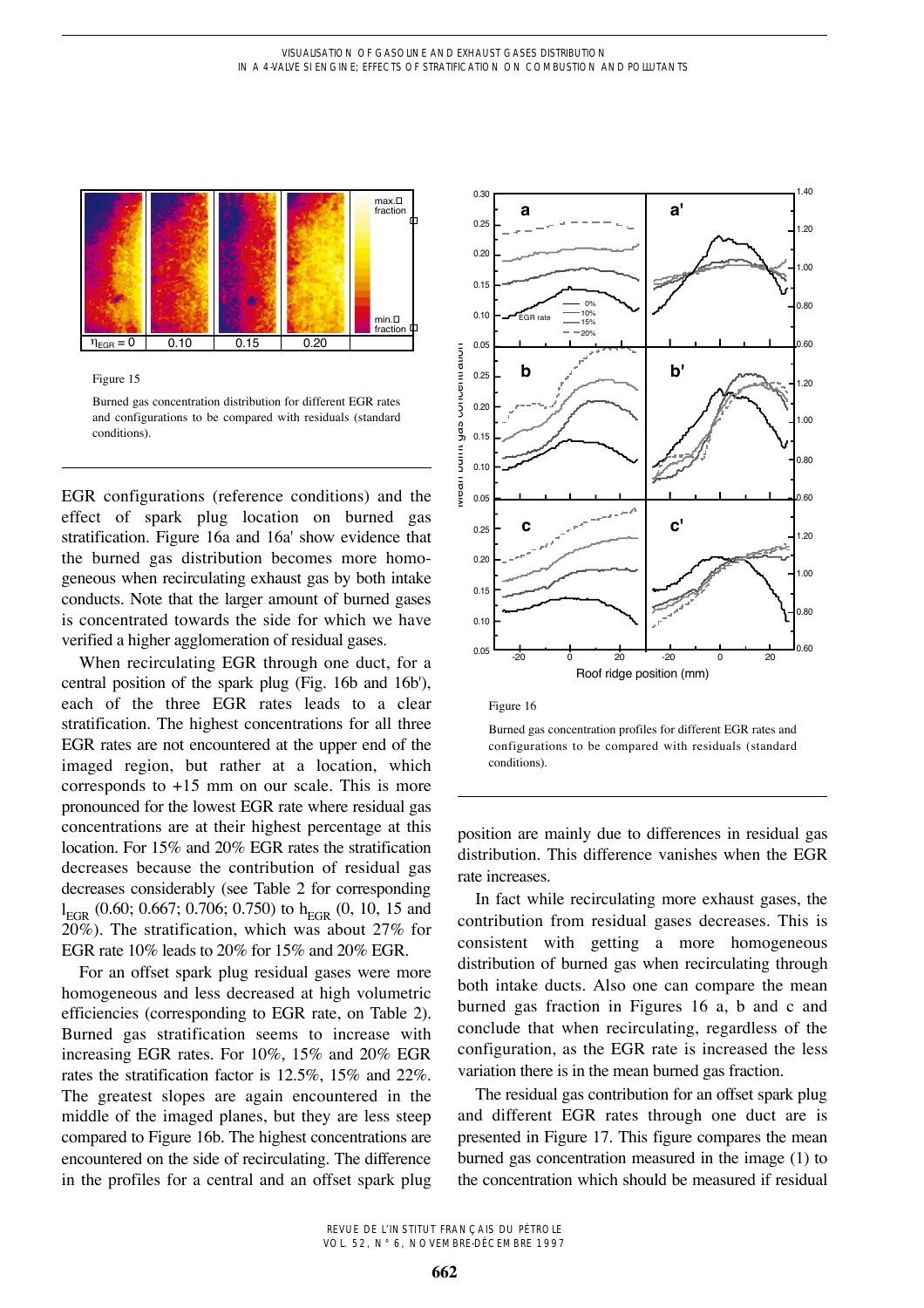

Figure 17

Comparison of measured burned gas concentration at EGR rate  $\eta_{EGR}$  (- $\bullet$ -), and measured residuals (- $\ast$ -) at equivalent volumetric efficiency  $\lambda_{\text{EGR}}$ .  $\lambda_{\text{EGR}} = f(\eta_{\text{EGR}})$  and burned gas fraction =  $\eta_{\text{EGR}}$  also reported with the calculated residual contribution  $(-\bullet)$  following Equation (2). Standard conditions, EGR by one intake ports, offset spark plug.

gases were not present (2) ( $h_{EGR}$  = burned gas concentration). The gap between (1) and (2) should be due to presence of residual gas. The molar fraction of residual gas is easily deduced from measured burned gas fraction  $x_{bg}$  and EGR rate following the Equation (4) which is drawn in Figure 17.

$$
x_{res} = \frac{x_{bg} - \eta_{EGR}}{1 - \eta_{EGR}}
$$
 (4)

The measured residual gas for volumetric efficiencies corresponding to the EGR rates are also plotted on Figure 17. One can see that the calculated residual gas contribution is smaller than measured residual gas. One can explain this by the fact that residual gases are measured in a plane while the calculation includes the entire chamber volume. Another explanation would be that EGR modifies combustion process and can lead to less residual gases. For the experiments without EGR the intake pressure can be estimated to be higher since the heat release and the engine pressure, which affect the intake conditions were higher. Therefore the mean residual gas fraction should be lower in the EGR conditions than the one

measured at corresponding volumetric efficiencies. The recirculation of exhaust gas scavenges the engine in the sense that the amount of residual gases is considerably reduced. Now we can say that it is possible to produce homogeneous burned gas distribution when recirculating EGR through both ducts and to stratify them when recirculating through one duct. As the rate of recirculation is increased, the more controlled the burned gas distribution will be since the residual gas distribution vanishes.

By enhancing the tumble a stratification of 23% in burned gas is amplified to 33% as shown on Figure 18 for 15% EGR.





## **4.2 Injection by one duct**

By injecting fuel into only one of the two intake ducts when stratifying the engine charge with burned gas, a complementary fuel stratification can be achieved. Injecting fuel in the duct opposite to the recirculation one amplifies the stratification (Fig. 19). Moreover a homogeneous distribution of burned gas can be achieved when recirculating EGR through the injecting duct. Figure 20 shows that 3 levels of stratification are obtained 0, 7.5% and 17% respectively when recirculating in the injecting duct, in both or the opposite duct.

Burned gas stratification control is achieved by a combination of favourable parameters: maximum recirculation in one duct, injection in the opposite pipe, and enhanced tumble. Homogeneous distribution of burned gas is obtained when recirculating exhaust gases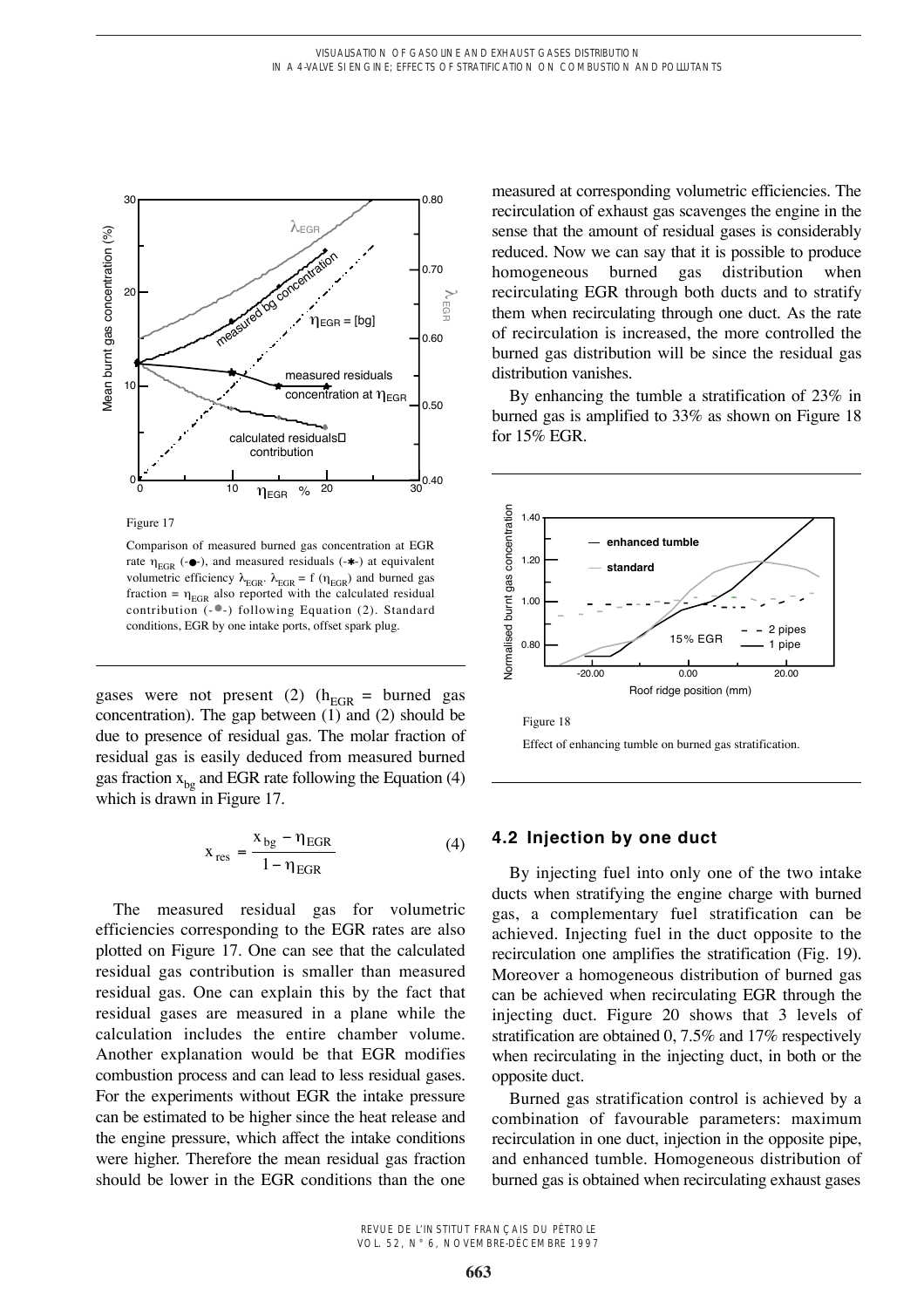

Effect of fuel stratification on burned gas distribution.



Effect of EGR configuration on burned gases distribution and fraction ([bg]). Fuel is injected by one duct.

and injecting fuel in both intake pipes or when recirculating exhaust gases and injecting fuel in the same intake pipe. The higher the EGR rate, the better the distribution of burned gases can be controlled.

## **4.3 Tolerance to EGR**

Tolerance has been determined with a stability criterion of MEP of 0.07 for all possible combinations of EGR, injection, spark plug location and flow configurations at optimum spark advance. Three key parameters emerge from tolerance results reported on Figure 21 along with  $NO_x$  emissions: flow field, recirculation configuration and fuel concentration at ignition location. Enhanced tumble, stratified fuel distribution (with favourable spark location) and recirculating exhaust gas in two ducts favour recirculating capabilities. The configuration which meets the 3 favourable conditions referred as B is the



and NO<sub>y</sub> emissions.

most tolerant configuration (35% for stoichiometry and 31.5% at an equivalence ratio of 0.8). The same configuration except central spark plug (referred as A) was also very favourable (29%). In standard flow field, the B' configuration analogous to B takes up to 24.5% and 25.7% at respective equivalence ratio 0.8 and 0.9. Configuration C with recirculation and injection in opposite intake pipes tolerates 23% while configuration D combining recirculation and injection in the same intake pipe does not take more than 17% EGR. To our knowledge, configuration D is the most homogeneous in term of burned gas distribution and configuration C the most stratified for standard flow cases. D is more difficult to ignite than C because of a lack of oxygen. We did not find any reason for configuration B' being more tolerant except that homogeneous burned gas distribution implies a better cycle to cycle stability for an ignition or flame propagation.

## **4.4 Emissions**

Without recirculation (Fig. 22), enhancing the tumble increases  $NO<sub>x</sub>$  emissions: a high temperature at the end of the combustion phase adds further to a lower dilution by residual gas. Igniting combustion near the wall, the flame rapidly hit the wall reducing flame interface and increasing thermal transfer so  $NO<sub>x</sub>$ emissions are reduced. Also we noticed that igniting in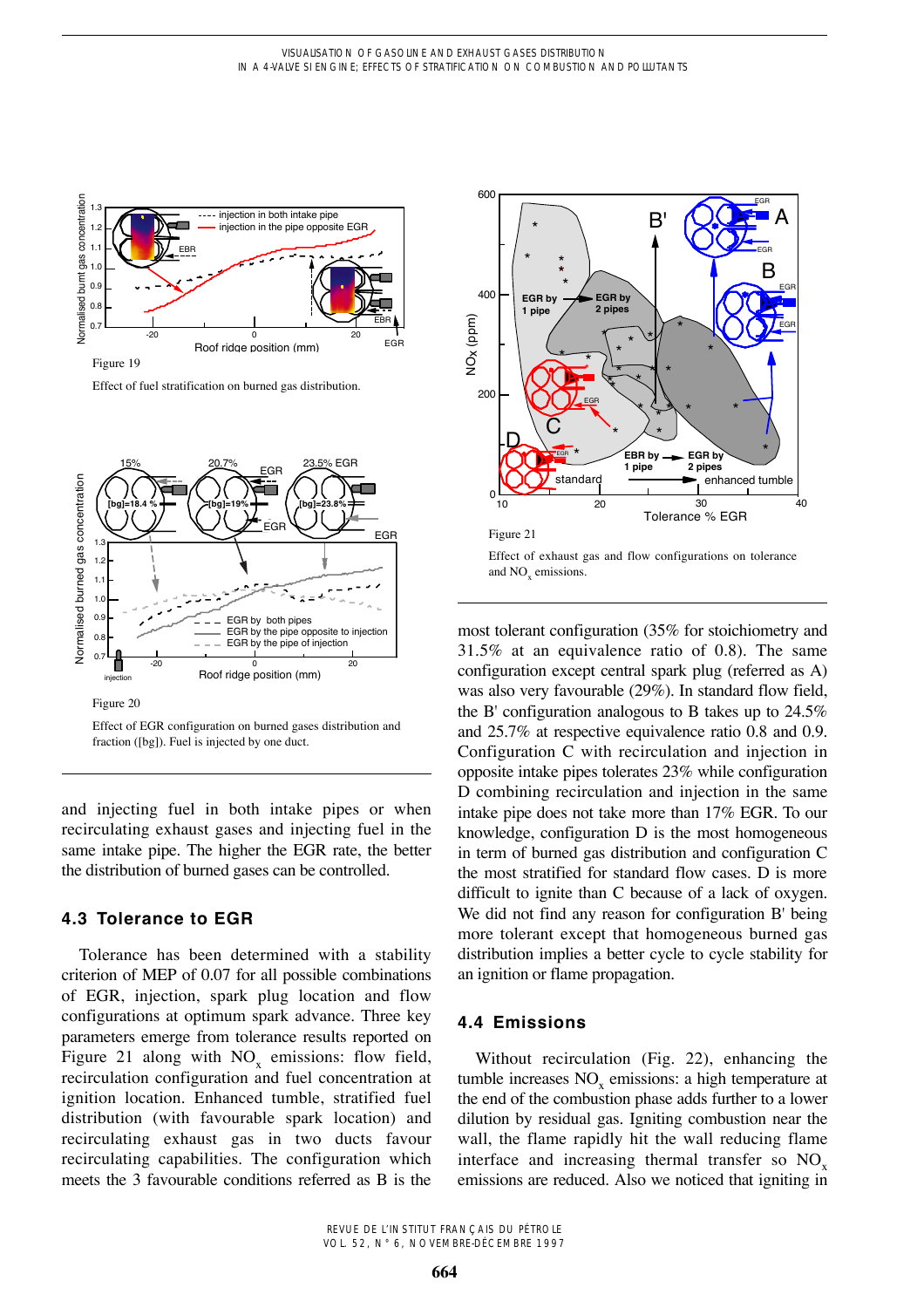

a stratified zone of fuel distribution reduces  $NO<sub>x</sub>$ . The lowest emissions are obtained when the gasoline is stratified while igniting in rich zone. Actually in this case  $NO<sub>x</sub>$  are created earlier and have time to recombine before exhaust valve opens. NO<sub>y</sub> emissions are further reduced by exhaust gas recirculation and decrease globally with increasing recirculation rate (Fig. 21). Points are however dispersed due to configuration differences. Configurations with a higher tolerance have not systematically lowered the  $NO<sub>x</sub>$ emissions level. For example configuration D which only tolerate 17% EGR has the lower emissions levels. However a low tolerance may lead to high HC emissions levels. Note that enhanced tumble decreases  $NO<sub>x</sub>$  emissions when recirculating while it increases them without: this is an important effect of dilution. The better configuration in term of  $NO$ <sub>/</sub>/tolerance trade-off is the configuration B.

To summarise, tolerance is maximised by high turbulence level, recirculating by two ducts and with a stratification of gasoline. An important reduction of NO<sub>y</sub> emissions without deterioration of HC emission is expected. Some configurations where visualisation showed high additional residual concentrations exhibit a good efficiency for  $NO<sub>x</sub>$  reduction. However the tolerance to recirculating may lead to high HC emissions level.

Pollutants emitted by the optical cylinder are questionable. The mean temperature is lower, dead volumes are more important and absorption by oil does not exist. Therefore, we decided to test the same good configurations on a conventional single cylinder head with the same geometry. Tests were made at recirculating rate accepted by all configurations: 15% at optimum spark timing. Configurations can be split into 2 groups.

The first one with  $NO_x + HC$  emissions lower than 5000 ppm is the configuration with recirculating through both intake pipe. In this case the emissions are further reduced to less than 3000 ppm by enhancing the tumble. Configuration A and B selected in the optical engine study are included in this group.

The second group is for the recirculation through only one duct for which stratification of gasoline reduces emissions to less than 6000 ppm. It was seen that stratifying gasoline leads to a natural stratification of burned gases. A high local equivalence ratio leads to a low temperature in burned gases at the maximum crank angle pressure. Stratifying burned gases slows down flame propagation at the end of combustion which is unfavourable for HC when the fuel is homogeneous because some fuel cannot burn at the end.

The diagram  $NO<sub>x</sub>/HC$  is drawn on Figure 23. It confirms that the reference configuration with no



Figure 23

NOx/HC diagram for conventional single cylinder. Effect of introducing 15% EGR on NO<sub>y</sub> and HC emissions.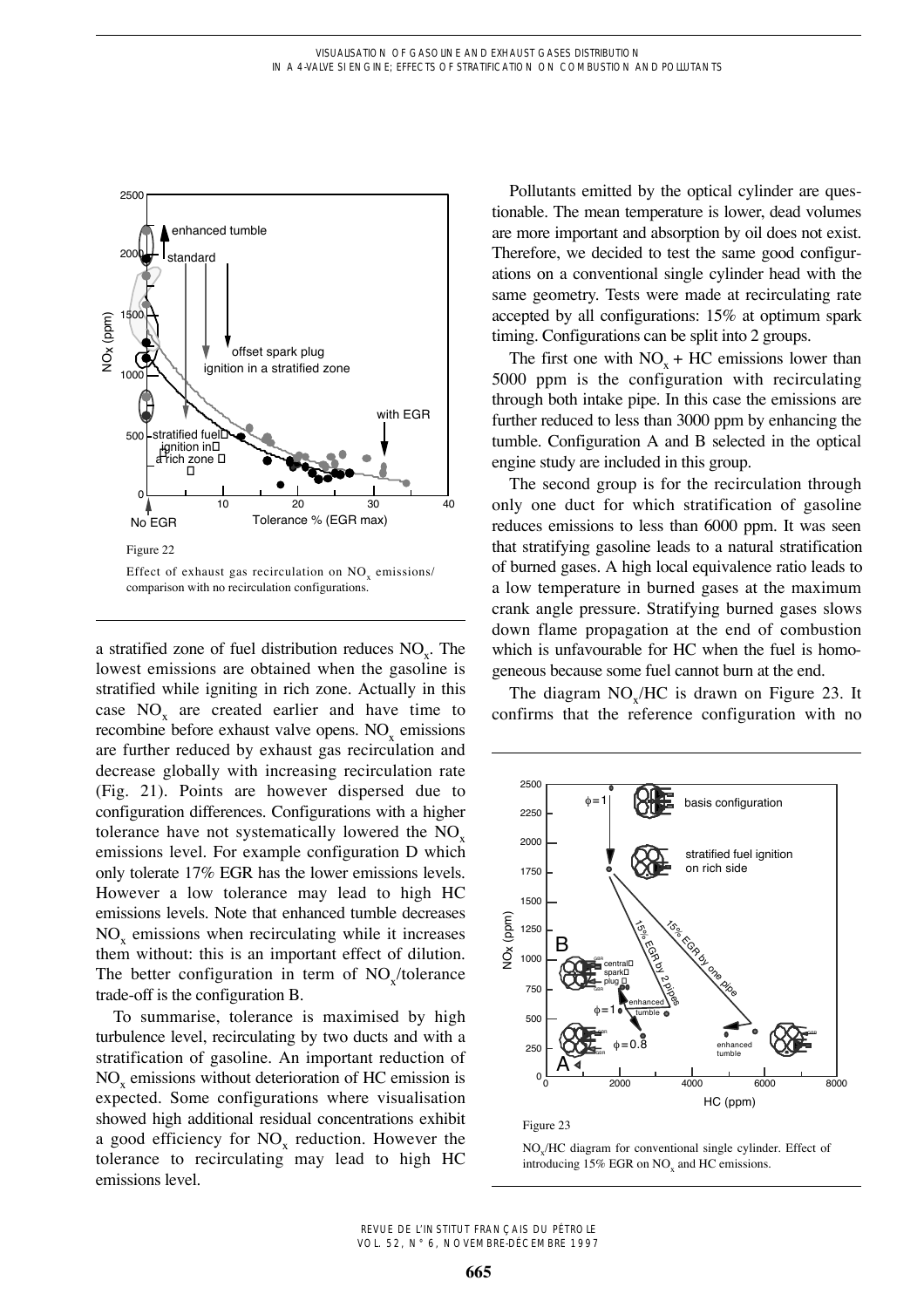The diagram  $NO_x/HC$  is drawn on Figure 23. It confirms that the reference configuration with no recirculation is the worst for  $NO<sub>x</sub>$ . As found in the optical engine, one verifies that  $NO<sub>x</sub>$  reduction is achieved by stratifying the fuel with the spark on the rich side. Adding 15% exhaust gas further reduces  $NO<sub>x</sub>$ . Nevertheless this  $NO<sub>x</sub>$  reduction is always accompanied by a deterioration of HC which is amplified when recirculating into only one duct. Enhancing turbulence increases air/fuel/burned gases mixing stability and accelerates the flame front. This leads to reduced HC emissions. In the case of recirculating exhaust gases through both ducts, the enhance tumble notably compensates the HC deterioration.

# **CONCLUSIONS**

A method for the visualisation of burned gases in engines, on the basis of Planar Laser Induced Fluorescence using biacetyl as a tracer is developed. The admitted fresh air is seeded with biacetyl and images of the engine charge are taken, containing the burned gases for which the biacetyl burned in the preceding cycle. Hence the intensity image of the fluorescence shows a lower signal at locations where the residual gas are present in higher concentrations. For quantification, a reference image is used, corresponding to a homogeneous charge without burned gases. The technique, which allows a normal operation of the engine (i.e., no skip-firing), gives good qualitative results for the evaluation of burned gas fractions.

The investigation of the residual gas visualisation has demonstrated that fuel, fuel distribution, flow, spark plug location and volumetric efficiencies have an important influence on their distribution. Residual gas concentration is a result of a complex combination of intake and exhaust pressure, flow motions and combustion process. We verified that the amount of residual gases by the combustion chamber decreases for configurations increasing intake pressure or decreasing exhaust pressure: volumetric efficiency influences intake pressure. The spark plug location influences the combustion process, and then the exhaust pressure especially at high charge. It was also found that the flow motion is responsible for residual concentration at spark timing, especially when the tumble is enhanced as residual gases trapped in the tumbling movement.

Finally residual gas distribution seems difficult to control because of the complexity of interaction between parameters. A solution would be to reduce residual gas and replace them by recirculated exhaust gases.

Burned gas stratification control is achieved by a combination of favourable parameter: maximum recirculation in one duct, injection of fuel in the opposite duct, and enhanced tumble. Homogeneous distribution of burned gas is obtained when recirculating exhaust gas and injecting fuel in both intake ducts or when recirculating exhaust gases and injecting fuel in the same intake duct. The higher the EGR rate, the better the distribution of burned gases can be controlled.

Tolerance to recirculation is maximised through high turbulence level, recirculating through two intake ports and stratification of gasoline. An important reduction of NOx emissions without deterioration of HC emission is expected. Some configurations where visualisation showed high additional residual concentrations exhibit a good efficiency for  $NO<sub>x</sub>$  reduction. However, tolerance to recirculation may lead to high HC emissions level.

Our conclusions have been confirmed by measurements in a conventional single cylinder head with the same geometry.

# **ACKNOWLEDGEMENTS**

This work was sponsored by the *Groupement Scientifique Moteur (Peugeot SA, Renault SA* and *IFP)* and the Ministère français de la Recherche et de l'Industrie — Étude VPE E5 1-GSM n° 4. The authors wish to acknowledge V. Ricordeau for his technical support, B. Cousyn and A. Floch for fruitful discussions.

# **REFERENCES**

- 1 Toda T., H. Nohira and K. Kobashi (1976), Evaluation of Burned Gas Ratio (BGR) as a predominant factor to  $NO<sub>x</sub>$ . *SAE Paper* 760765.
- 2 Kijota Y., T. Akishino and H. Ando (1992), Concept of lean combustion by Barrel-stratification. *SAE Paper* 920678.
- 3 Kuwahara K., T. Watanabe, J. Takemura, S. Omori, T. Kume and H. Ando (1994), Optimization of in-cylinder flow and mixing for a center-spark four valve leanburn engine employing the concept of barrel-stratifcation. *SAE Paper* 940986.